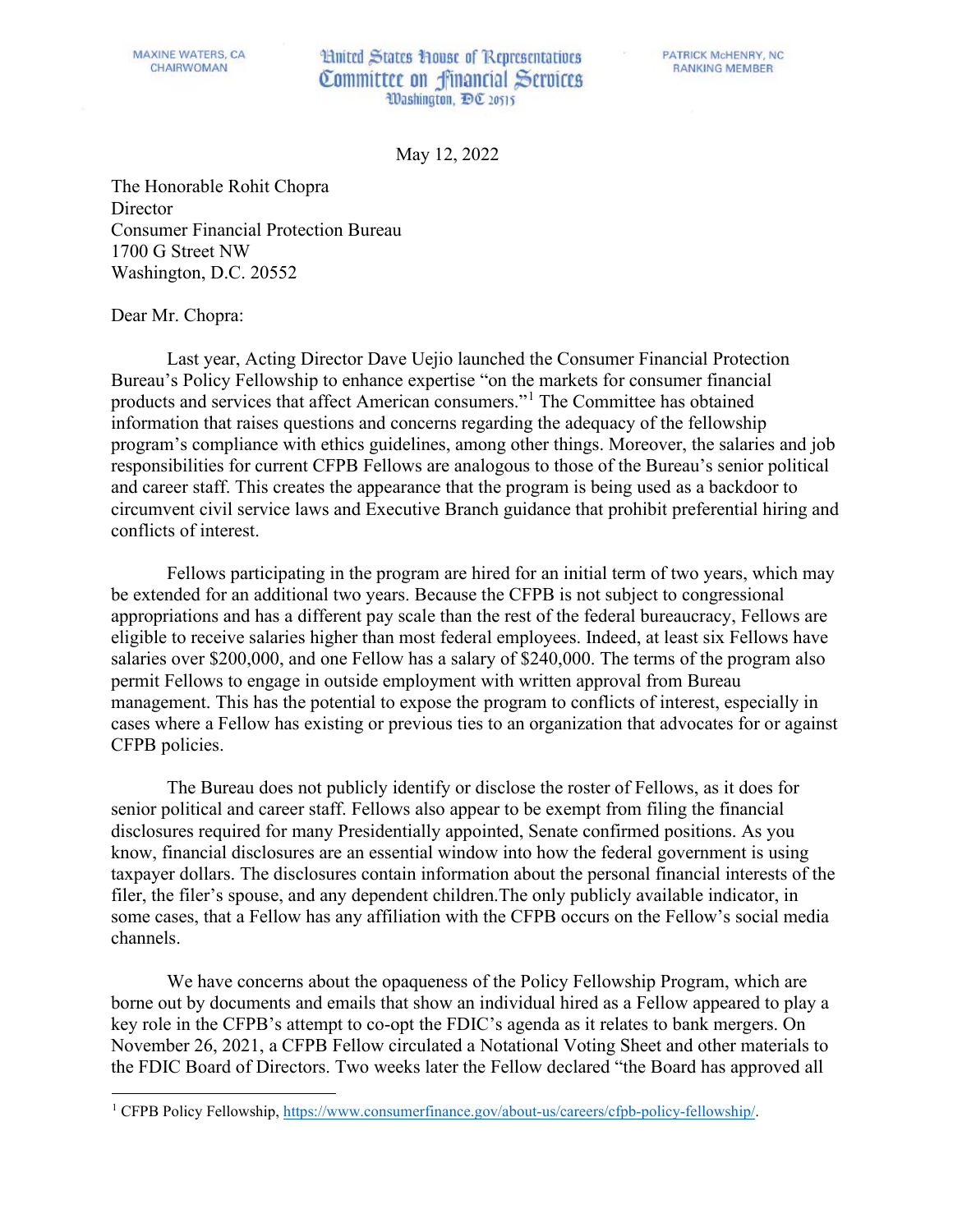matters in NV-2021-12."[2](#page-1-0) As you know, this sham vote was contrary to instructions from the FDIC's office of general counsel during a dispute about the Board's bylaws. The fact that a Fellow managed the process by which the CFPB upended the FDIC's 88-year tradition of considering the Chairman's agenda on a collegial basis is disturbing. It creates the appearance that some Fellows are exceeding the scope of the program's stated purpose, at the very least.

Furthermore, on April 27, 2022, you testified to the Committee that applicants for the Policy Fellowship went through a "competitive process" and that you "encouraged a lot of people to apply" and knew "a handful" of Fellows prior to becoming the Director of the CFPB.<sup>[3](#page-1-1)</sup> That dynamic invites questions as to whether there was favoritism in the selection process, and the opacity of the program leaves taxpayers and supervised entities without easy access to answers. It also is unclear whether Fellows are subject to the CFPB's guidance "to protect the public trust and detect revolving door misconduct," which requires staff to report "suspicious communications and activity."[4](#page-1-2) The guidance directs current employees to file reports with agency ethics officials if they learn a former employee is assisting a party under investigation, among other things. [5](#page-1-3)

To assist the Committee and resolve the lack of transparency related to key aspects of the CFPB's Policy Fellowship program, please provide the following documents and information:

- 1. For all Fellows hired since April 2021, documents sufficient to show:
	- a. name;
	- b. title;
	- c. salary;
	- d. location (for the purpose of any locality adjustment to salary);
	- e. supervisor;
	- f. description of responsibilities and relevant areas of policy;
	- g. whether the Fellow is assigned to the "Markets and Policy" track or the "Engagement and Policy" track;
	- h. the relevant interviewing and hiring officials;
	- i. whether the individual applied for the program on the advice of Director Chopra;
	- j. previous employer;
	- k. whether the Fellow is recused or otherwise barred from working on any general or specific areas of policy; and
	- l. spousal income disclosures.

<span id="page-1-1"></span><span id="page-1-0"></span><sup>&</sup>lt;sup>2</sup> MCH\_CFPB\_220307\_0034 – 0036 (on file with Committee).<br><sup>3</sup> Consumers First: Semiannual Report of the Consumer Financial Protection Bureau, Hearing Before the H. Comm. on Fin. Services, 117th Cong. (2022) (testimony of Hon. Rohit Chopra, Director, CFPB).

<span id="page-1-2"></span><sup>4</sup> Rohit Chopra, "Ethics Guidance to Protect the Public Trust and Detect Revolving Door Misconduct," CFPB Blog, Nov. 19, 2021, https://www.consumerfinance.gov/about-us/blog/ethics-guidance-to-protect-public-trust-and-detectrevolving-door-misconduct/.<br><sup>5</sup> CFPB Guidance, "Ethics Guidance for Engaging with Former Federal Employees,"

<span id="page-1-3"></span>https://files.consumerfinance.gov/f/documents/cfpb\_engaging-with-former-federal-employees\_ethicsguidance\_\_2021-11.pdf.